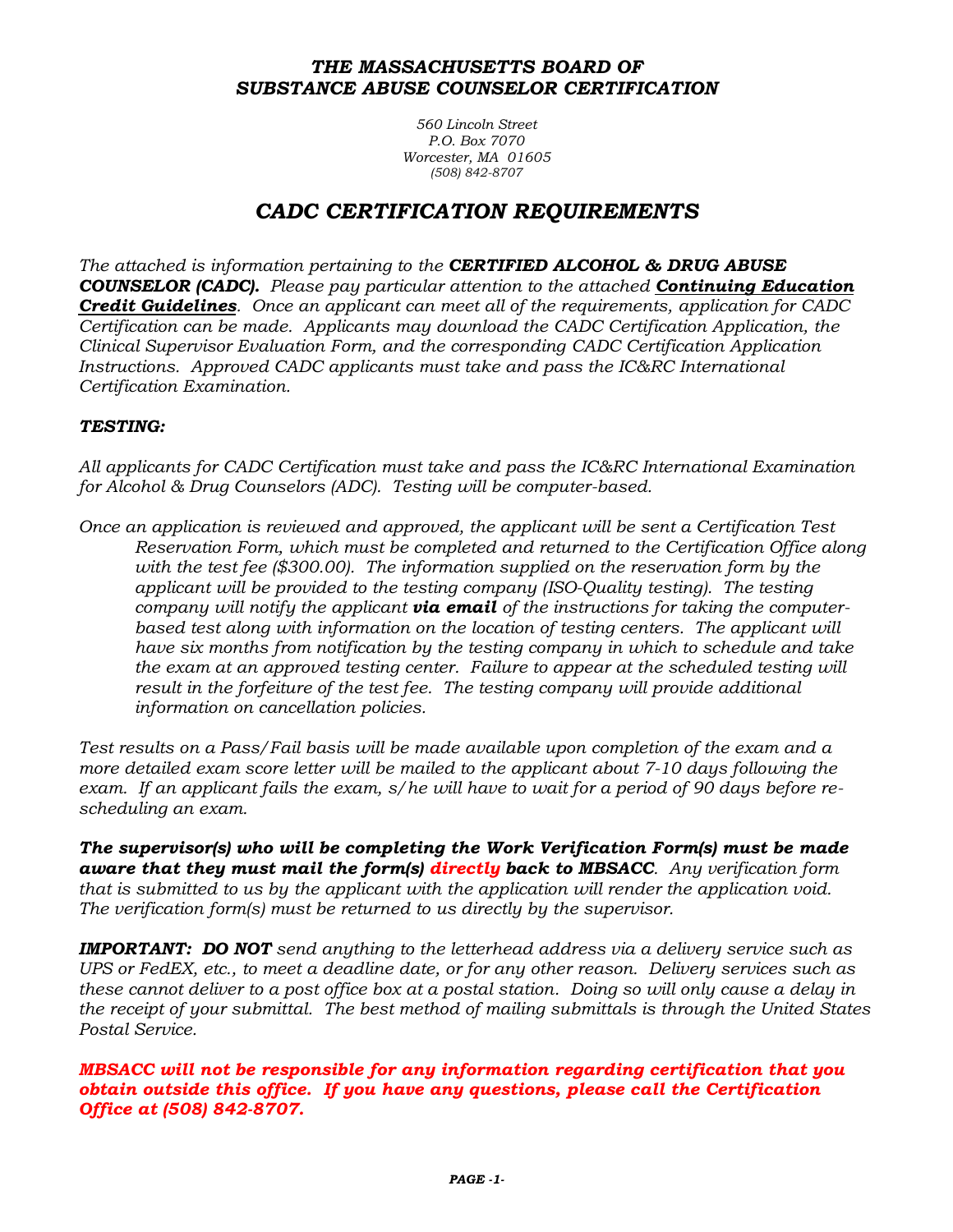### *CONTINUING EDUCATION CREDIT GUIDELINES*

*The alcohol/drug specific education and the ethics training must have been completed within the past ten (10) years. For trainings and non-credit courses in the categories of counseling techniques and behavioral sciences, the applicant may go back as much as twenty (20) years. For academic (credit-bearing) courses in counseling techniques and behavioral sciences there is no time limit provided a grade of C (or higher) was received.*

*In addition to transcripts, the applicant may be asked to provide an official course description for all academic courses which are being submitted for consideration. Transcripts must be official; transcripts downloaded from the internet will not be accepted.*

*For initial Certification, MBSACC limits Distance Learning (i.e., online courses/programs or correspondence/home study courses) to no more than 30% of the total number of education hours required. Distance Learning accrued prior to January 1, 2017 is not admissible. MBSACC does not accept academic credit which is awarded for:*

- *1) "prior learning experience,"*
- *2) courses certified by use of a challenge examination,*
- *3) courses for auditing purposes, or*
- *4) courses of independent study/research.*

*Academic courses must be alcohol/drug specific or counseling techniques specific to the category requirements as delineated in the certification criteria. No partial credit is given. Also, no credit is given for term and/or research papers.*

*MBSACC allows 15 hours per academic credit (that is, 45 hours per 3-credit course) for academic courses specific to the certification education requirements. For graded courses, a grade of C (or higher) must be received in order to be admissible for Certification.*

*Documentation for workshops, conferences, etc. must be provided or the training will not be considered. The participant's name must be officially recorded on the certificate by the sponsoring agency. The participant may not affix his/her own name to any certificate, either by hand or by typing. Only an authorized agent of the sponsor of the training may fill in the participant's name by hand, and then only by printing his/her own name (initials will not suffice) and the date in parentheses beside the participant's name. The offering title, specific dates attended, the location of the training, and the number of approved training hours must appear on the certificate as well. Brochures, registration forms, canceled checks, sign-in sheets, etc. do not constitute proper documentation.*

*For programs that have not received official MBSACC approval, the following information must be provided:*

- *\* training description*
- *\* name and credentials of instructor(s)*
- *\* location of training*
- *\* sponsor(s) of training*
- *\* program agenda, complete with beginning and ending times for each training segment*

*Continuing education hours exclude non-program time such as registration, coffee breaks, meals, etc. The minimum acceptable unit of credit for any single training experience is one clock hour (i.e., one clock hour = 60 minutes). Please be advised that MBSACC is under no obligation to accept training hours approved by other organizations.*

*Continuing education credit is not admissible in the following situations: where the applicant has provided the training and/or teaching; in-service or on-the-job training; hours accrued by taking exam preparation workshops or trainings. There may be other items that are not admissible which are not specifically listed here. If you have a specific instance which is not addressed in these guidelines, do not assume its acceptability. You should contact the Certification Office at the letterhead phone number to see if it is admissible.*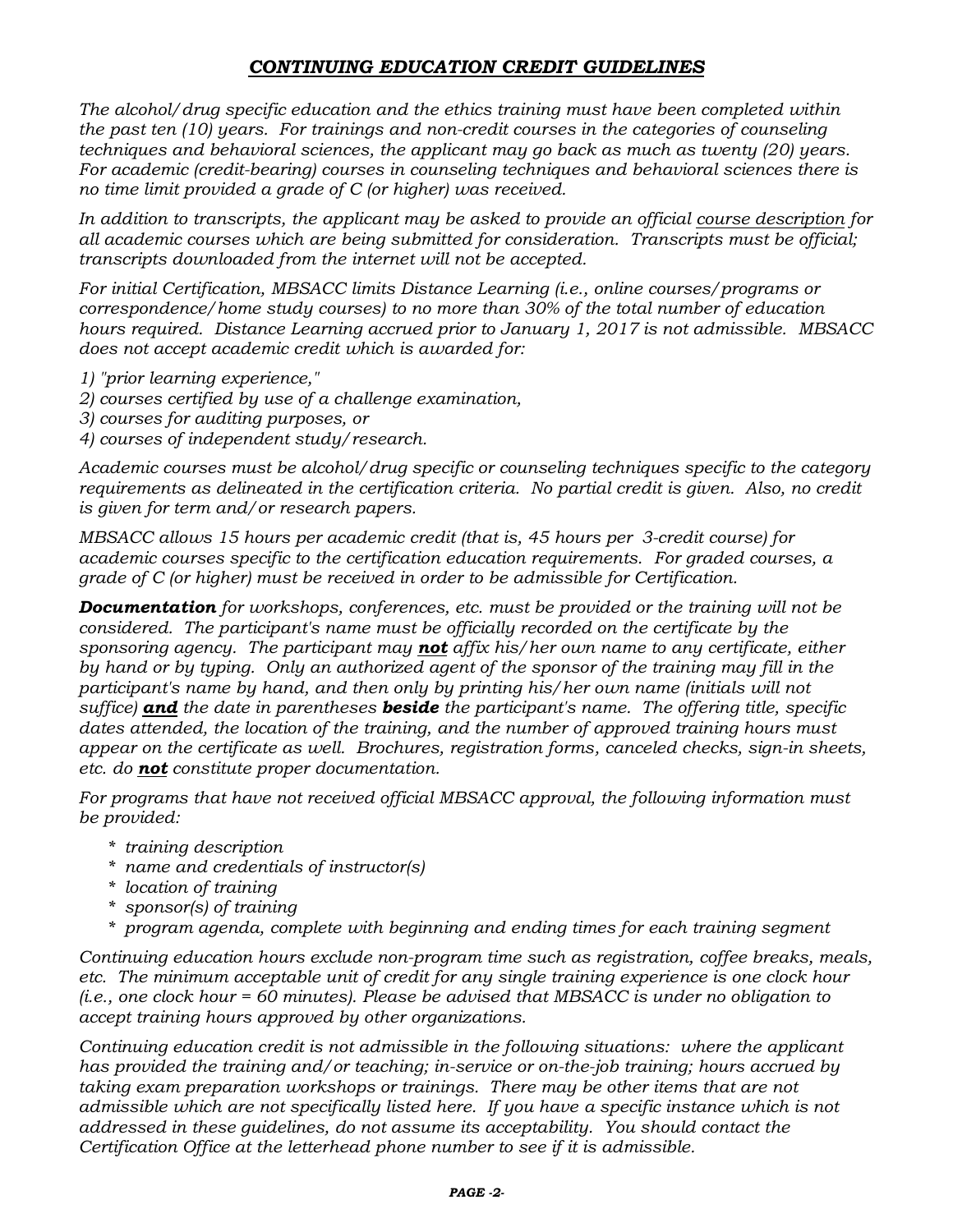# *IMPORTANT - TO ALL CERTIFICATION APPLICANTS*

- *1. The 51% Rule states that a candidate must be working and/or living in this state at least 51% of their time when application for Certification is made.*
- *2. The eligibility requirements for Certification must be completed before applying for Certification. Please refer to "Continuing Education Credit Guidelines" in this packet.*
- *3. Applications must include all supporting documentation and the review fee or it will be considered incomplete.*
- *4. If a Certification Application is denied, the applicant may appeal the decision, but it must be done in writing within thirty (30 ) days of notification that the application was denied.*
- *5. All applicants must sign an Authorization and Release Form.*
- *6. All applicants must sign a Professional Code of Ethics attesting to their agreement to adhere to same. Any individual who feels that they have the basis for a meritorious complaint should contact the MBSACC Certification Office to obtain detailed information regarding the Grievance/Complaint Process.*

### *FEE SCHEDULE*

*The fees for the Certification process are as follows:*

- *\$125.00 - Application Review Fee - this fee must mailed in with your Certification Application.*
- *\$300.00 - Exam Fee – to be paid upon notification.*
- *\$ 60.00 - Certification Fee – to be paid prior to the issuance of the Certification certificate.*

*All fees are non-refundable and are subject to change without notice. Sending in the wrong fee with your submittal can cause serious delays. MBSACC charges a \$20.00 fee for checks returned to us (for any reason) by our bank.*

### *CHECKS OR MONEY ORDERS SHOULD BE MADE PAYABLE TO MCVCAC.*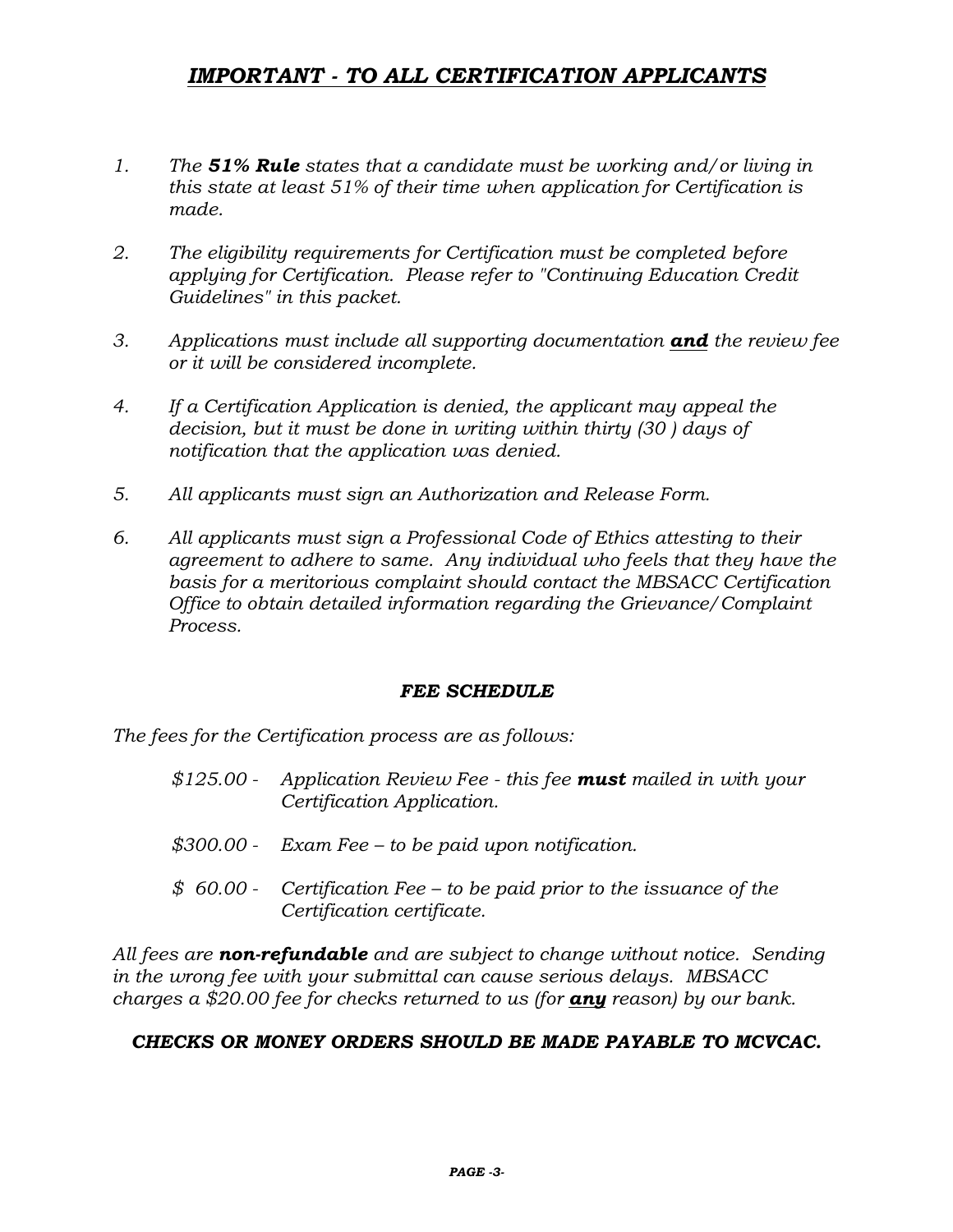# *REQUIREMENTS FOR CADC*

*In order to qualify for the Certified Alcohol/Drug Abuse Counselor (CADC) level, a counselor must meet the following criteria:*

### *A. WORK EXPERIENCE*

In order to meet the work experience requirement, the applicant must *document 6,000 hours (equal to 3 years full time) providing alcohol/drug counseling services under clinical supervision. Supervised work experience may be paid or voluntary experience. The counselor must carry a client case load and provide the full-range of direct counseling services to clients with a diagnosis of alcohol and/or other drug abuse or dependency. A minimum of six (6) months of the total experience must be acquired in one facility, under one supervisor.*

*Practicum experience, in order to be considered eligible for the experience requirement, must be of such nature that the counselor have his/her own clients and case load and be responsible for maintenance of case records. No more than 1,000 hours of practicum/internship experience can be used to meet the work experience requirement.*

*NOTE: For the CADC, counselors with an Associate's Degree in the behavioral sciences area may waive 1,000 hours of the required 6,000 hours of the field experience. Those with a Bachelor's Degree in the behavioral sciences area may waive 2,000 hours. Counselors with a Master's Degree (or higher) in Counseling (or a closely related field) may waive 4,000 hours. Eligibility to waive hours must be documented by providing an official transcript from a regionally-accredited college or university within the United States, or colleges and universities outside of the United States deemed equivalent by MBSACC, as evidence of the degree.*

## *B. EDUCATION*

*The education requirement is documentation of 300 clock hours of continuing education specifically related to the knowledge and skills necessary to perform the tasks within the following IC&RC performance domains for alcohol & other drug abuse: 1) Screening, Assessment, and Engagement; 2) Treatment Planning, Collaboration, and Referral; 3) Counseling; 4) Professional and Ethical Responsibilities. The 300 hours must be comprised of a minimum of 120 hours of alcohol/drug specific studies, 120 hours of counseling techniques, and 10 hours of ethics training related to the substance abuse field. The remaining 50 hours can fall within the behavioral sciences area.*

*(NOTE: Practicums/Field Placements are not considered in meeting the Education requirement; however, they will be considered under the sections of Experience and Supervision.)*